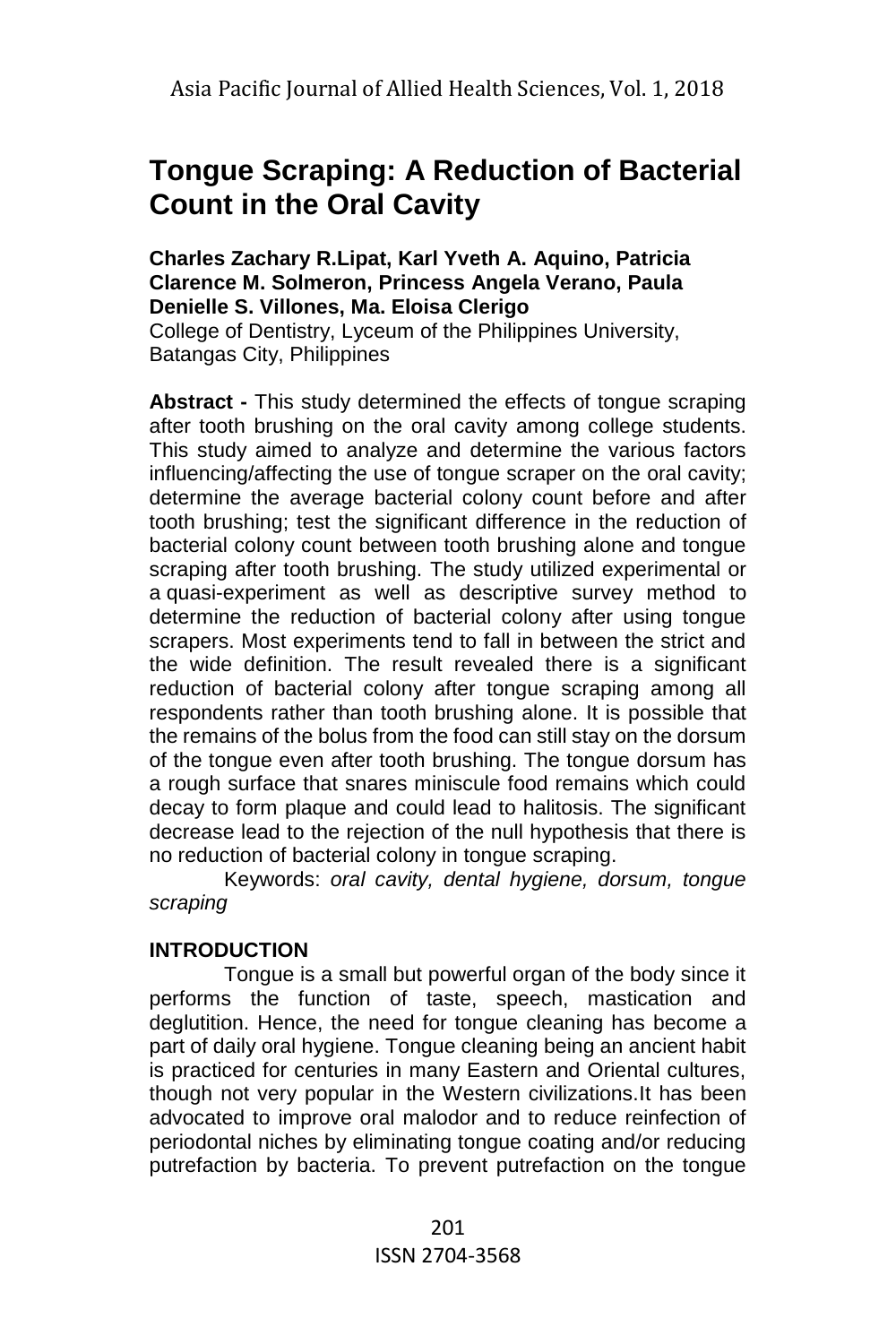dorsum, tongue cleaning has been advocated to reduce the amount of coating and the bacterial load on this surface (Gondhalekar, *et.al.*, 2005).

It is estimated that approximately 85% of all halitosis cases have their origin within the mouth; of these, 50% are caused by tongue residues. Previous studies have established that hydrogen sulfide and mercaptans are the primary components of halitosis. Thus, tongue cleaning gains importance as a means of halitosis management. Due to its location and functions, the tongue is one of the most important anatomic structures in the oral cavity. Bordas, et.al(2008). However, knowledge in regards to its role and implication in oral health and disease is scared. Moreover, although the dorsum of the tongue seems to harbor one of the most complex microbiological niches in human ecology, knowledge of the role of tongue flora in health and disease is also very limited by Weindoop (2003).

Researchers studied literature examining the effects of using tongue scrapers to clean the tongue, rather than only using a toothbrush to clear volatile sulfur compounds, or VSC, accumulated on the tongue. They found that using a tongue scraper showed a significant difference in reducing VSC levels produced when bacteria and amino acids interact to produce bad breath, but only for a short time. Alison (2013).

Tongue scraper has the correct shape and hardness to be able to lift the coating of food debris, dead cells and fungi that form on it. The bacteria that grows on in your mouth, is the cause of bad breath. According to Wekelo, (2013) tongue scraping reduce bad breath, as oral bacteria lives in the crevices of the tongue and most bad breath comes from the bacteria at the back of the tongue, which is difficult to remove with a toothbrush. Enhance your taste buds by opening up the pores in your tongue. Without proper removal of mucus, taste buds can become blocked and can cause an inability to recognize the taste of food as well. It also Avoid toxins being reabsorbed in your body. By doing this first thing in the morning, you can eliminate the toxins immediately and boost your immune system.

This study starts from the view that tongue scraping will be useful in maintaining a good oral hygiene. The view is that tongue scrapers are straightforward and comfortable to use. Cleaning the tongue is quickly and easily accomplished. This study is conducted to assess the effectiveness of tongue scraping after tooth brushing in reducing bacterial count in the oral cavity.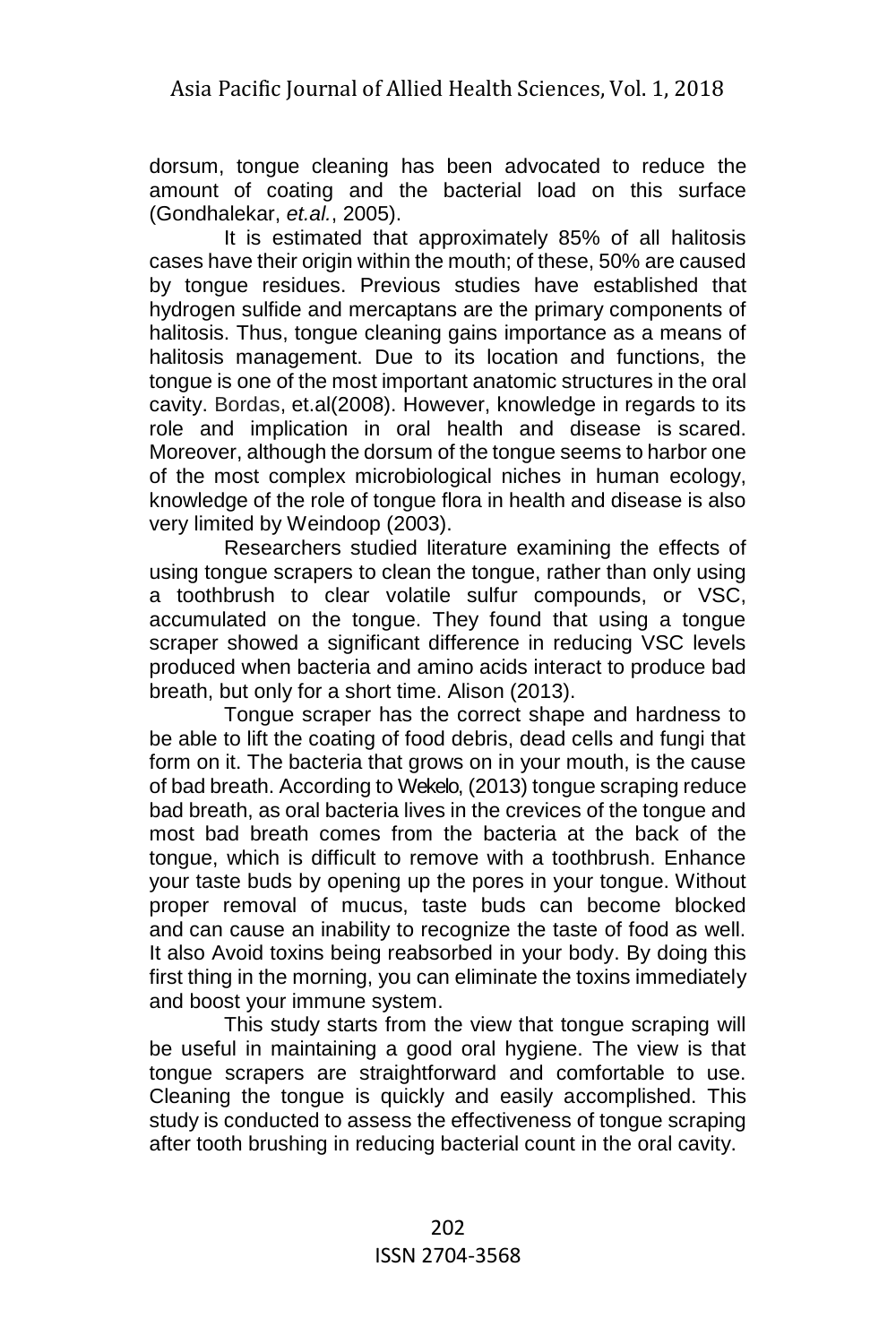In reducing bacterial count in the oral cavity, the possibility of having oral halitosis will be low and this will be promoting a good oral hygiene. This study is conducted in consideration that using tongue scraper maybe time consuming but it will surely benefit in many aspects.

# **OBJECTIVES OF THE STUDY**

This study will determine the effects of tongue scraping after tooth brushing on the oral cavity in the respondent of Lyceum of the Philippines University – Batangas City, from Pre-Dental 2 students of College of Dentistry.

More specifically, it will present profile of the respondents as to their age, gender, family income and social history. This study aims to analyze and determine the various factors influencing/affecting the use of tongue scraper on their oral cavity such as brand of toothpaste, the kind of toothbrush that they use, if they are using mouthwash, tongue scraper and dental floss, if he/she has monthly dental visit, the frequency or time of tooth brushing and the duration of tooth brushing. It also determines the average bacterial colony count before and after tooth brushing. It also aims to determine if there was a significant difference in the reduction of bacterial colony count between tooth brushing alone and tongue scraping after tooth brushing.

# **METHODS**

# **Research Design**

The researchers utilized experimental or a quasiexperiment to determine the reduction of bacterial colony after using tongue scrapers. Most experiments tend to fall in between the strict and the wide definition. Additionally, descriptive survey methods were used to gather information that can be utilized for the conclusion on the target audience through data analysis.

# **Participants of the Research**

The participants involved are 20 pre-dental students who were enrolled in 1<sup>st</sup> semester at LPU-Batangas, 16 to 20 years old, either male or female, not medically compromised, specifically with no periodontal diseases, no gastric conditions; no tonsillitis; not chain smokers and those with no hard or soft oral tissue lesions that may alter the results.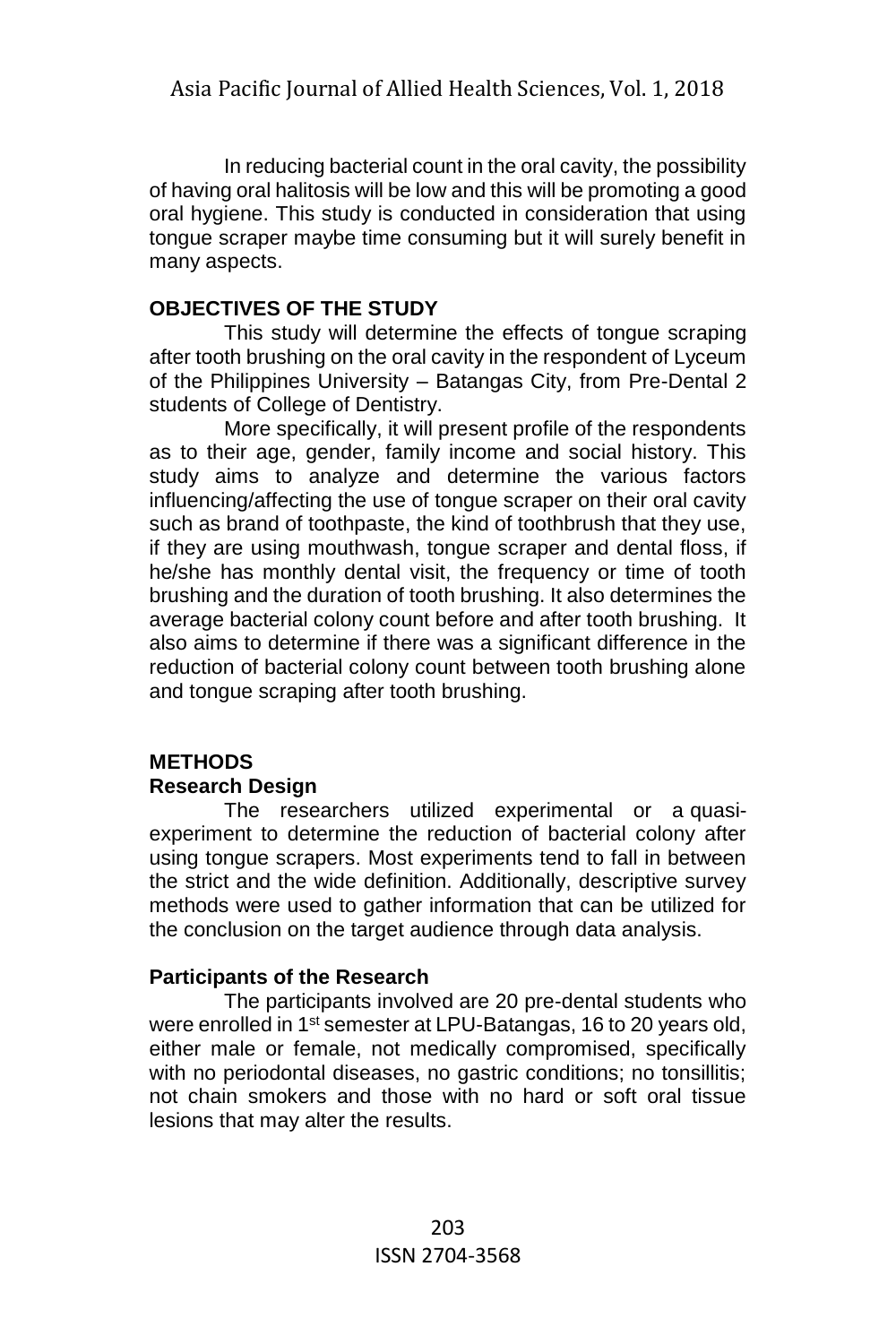# **Data Gathering Instruments**

The survey is a self-made questionnaire and was used as the main data gathering instrument for this study. It is divided into two parts namely: respondent's demographic profile and respondent's dental demographic profile.

The Pour-Plate method was used to separate one species of bacteria to another, in such a manner that one of the plates poured will have an optimum number of organisms to provide good isolation. Sub culturing technique is the aseptic transfer of micro-organisms from a culture to fresh medium. The freshly inoculated medium is then incubated at the temperature appropriate for growing the organism.

Quebec bacterial colony counter was also used for the bacterial colony count and the researcher made a record sheet to examine the following issues; profile of the patient, bacterial colony count before tooth brushing, bacterial colony count after tooth brushing and bacterial colony count after tongue scraping following tooth brushing procedure.

# **Data Gathering Procedure**

After the accomplishment of the final draft of the questionnaire informed consent was given to Dr. Edgardo Panopio, Dean of College of Dentistry, for the approval of the waivers that were distributed later on to our subjects, pre-dental students of Lyceum -Batangas.

Informed consents were distributed to each of the predental students of Lyceum- Batangas as the waiver for them to participate in our experiment and also as an acknowledgement of their participation. Data collection was conducted on January 15, 2016

# **Preliminary Preparation**

The patients of this research were screened based on the inclusion criteria and oral examinations were undertaken to screen the teeth for the following: (1) number of teeth present (2) presence of dental disease and (3) medical history as taken to know the status of patient's health. The letter was addressed to the qualified patient who in turn was made to sign the consent form.

# **Actual Data Gathering**

Before tooth brushing, saliva was collected from the participants of the study. The collected saliva was placed in a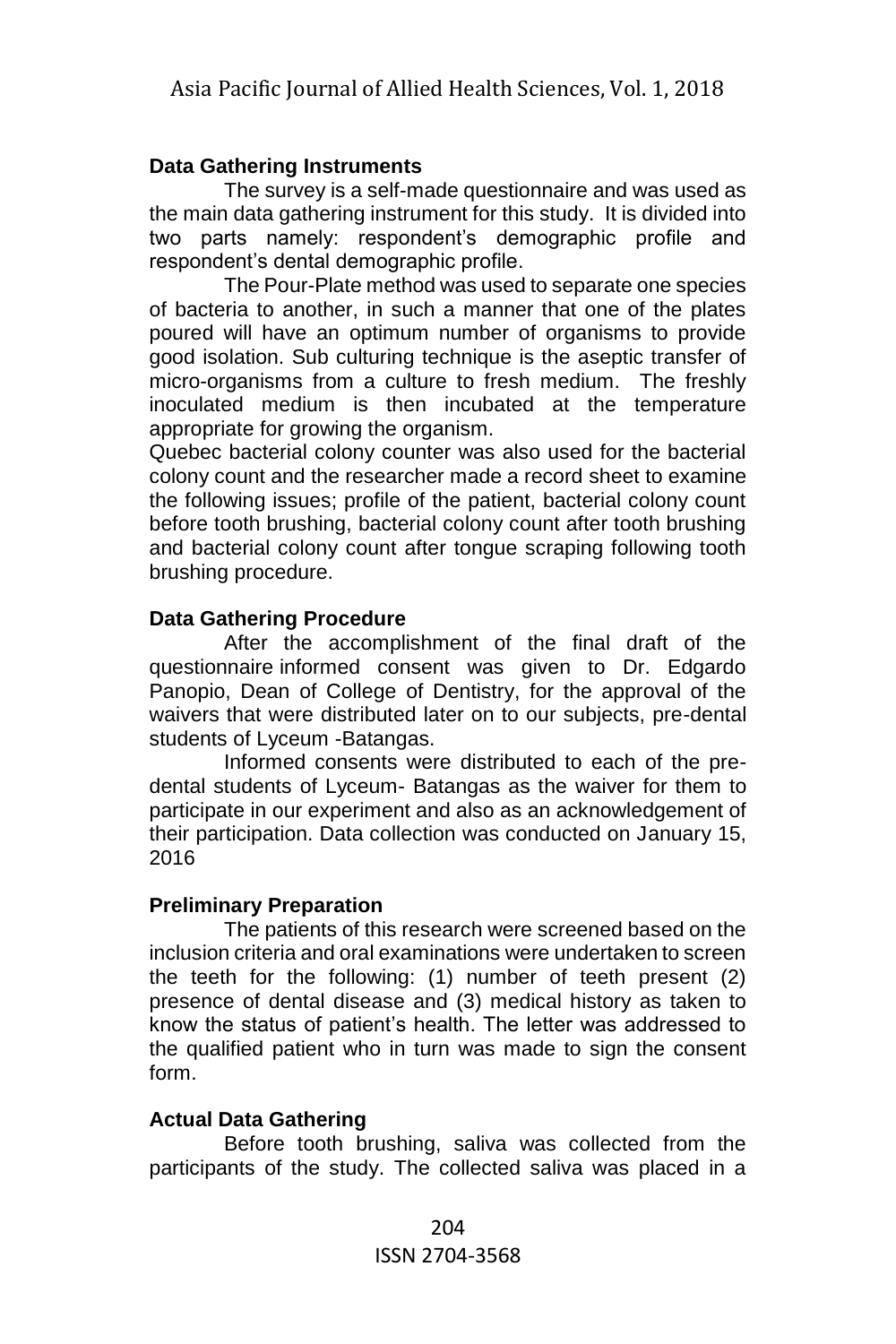sterile Test tube. The melted nutrient agar was poured into the respective petri dish. Using the pour plate method, we combined the saliva collected and the melted nutrient agar with a specific ratio of 1:1000. The 1 mL of saliva and 999 mL of NSS or Normal Saline Solution were swirl to mix well, rotated gently, or moved back and forth (first N-S, then NW-SE, then NE-SW), to ensure that the culture and medium are thoroughly mixed and the medium covers the plate evenly. We let it cool to solidify (without disturbing). The specimen was incubated for 2 to 3 days in the microbiology laboratory.

After that, we let the participants brush their teeth using a brand A tooth brush, and Brand A tooth paste, we instructed them of proper method of tooth brushing. Again, saliva was collected from the participants and repeats the same procedure above.

Saliva was collected from the participants of the study for the third time after they used a tongue scraper, and perform again the pour plate method to have proper isolation of bacteria. A typically temperature employed is 45[°C.](http://en.wikipedia.org/wiki/Centigrade) This prevents premature solidification of the agar while at the same time, ideally, does not excessively overheat organisms.

# **Tooth brushing Method**

The respondents were instructed to brush their teeth using a soft bristle, Brand A toothbrush and Brand A toothpaste, following the succeeding procedures:

- a) Brushing was started on the facial surface of the most posterior tooth in the maxillary arch.
- b) The sequence of brushing was around the arch from the right molar region to the right premolars, to the anteriors, to the left premolars and finally to the left molar regions.
- c) Brushing proceeded on the maxillary lingual surfaces of the left posterior segment, brushing each surface until reaching the right posteriors.
- d) The same sequence was repeated in the mandible.
- e) After tooth brushing, all maxillary and mandibular lingual and facial surfaces, the occlusal surfaces in each quadrant were brushed.
- f) Rinse and gargle with water. After the tooth brushing procedure, saliva was collected from the participants. The collected saliva was placed into a sterile test tube. The suspension was poured into a sterile petri dish. A melted nutrient agar was poured based into a respected petri dish and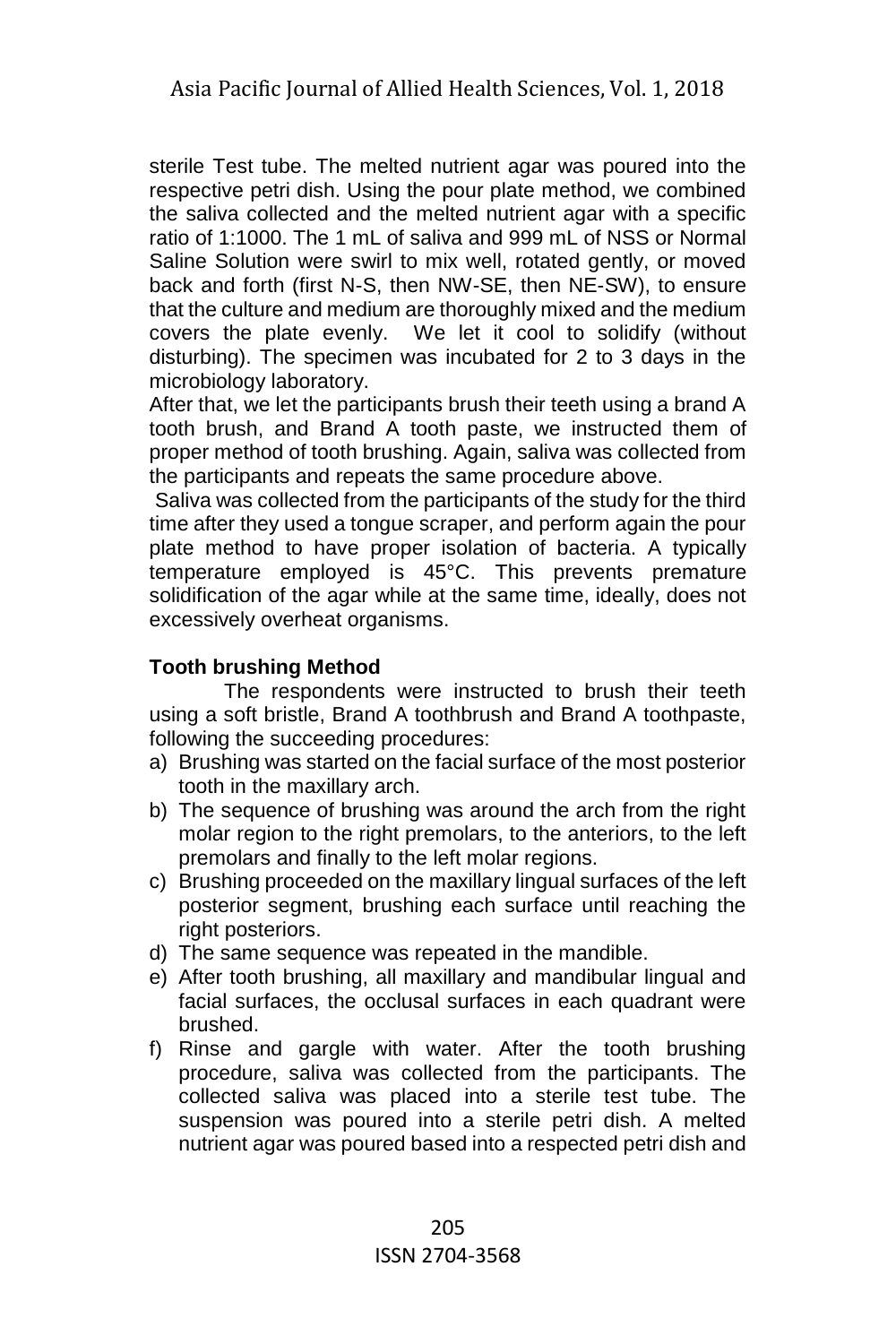incubated 2 to 3 days in the microbiology laboratory for the growth and development of bacteria.

# **Tongue scraping method after tooth brushing**

After the tooth brushing procedure and collection of saliva, tongue scraping method was done following the procedures below:

- a. The participants were instructed to open his/her mouth and extend his tongue.
- b. The participants held the handle of a plastic single strip type tongue scraping using both hands. The U-shape end of the tongue scraper was placed at the back of the tongue. The tongue was gently scraped forward with one long continuous stroke removing the odor- causing bacteria. The tongue cleaner was rinsed. This was done five times over the entire upper surface of the tongue.

c. The patients were made to rinse and gargle with water.

After the tongue scraping procedure, saliva was collected from the participants. The same microbiologic procedure was done after the collection of the specimen.

# **Data Analysis**

To determine the bacterial colony count using the Quebec colony counter:

- 1. Select the plates that have no fewer than 30 nor more than 300 colonies for your count.
- 2. Place the plate on the Quebec colony counter with lid removed. Start counting from the top of the plate, using the grid lines to prevent counting the same colony twice. Count every colony, regardless of how small or insignificant.
- 3. Calculate the ratios of the total volume / volume transferred and then multiply it by the colonies counted on the plate.

The average bacterial colony count before and after tooth brushing was determined by computing the mean. The same formula for the mean applies in determining the average bacterial colony count after tongue scraping. In cases wherein there were "too numerous to count (TNTC)" results in the bacterial colony count, the median was uses instead of the mean as a measure of the average bacterial colony count before and after tooth brushing alone and tongue scraping after tooth brushing.

To determine if there was a significant reduction in bacterial count before and after tooth brushing, the dependent or paired t-test was used. Further, the independent t-test was used to determine if there was a significant difference in the reduction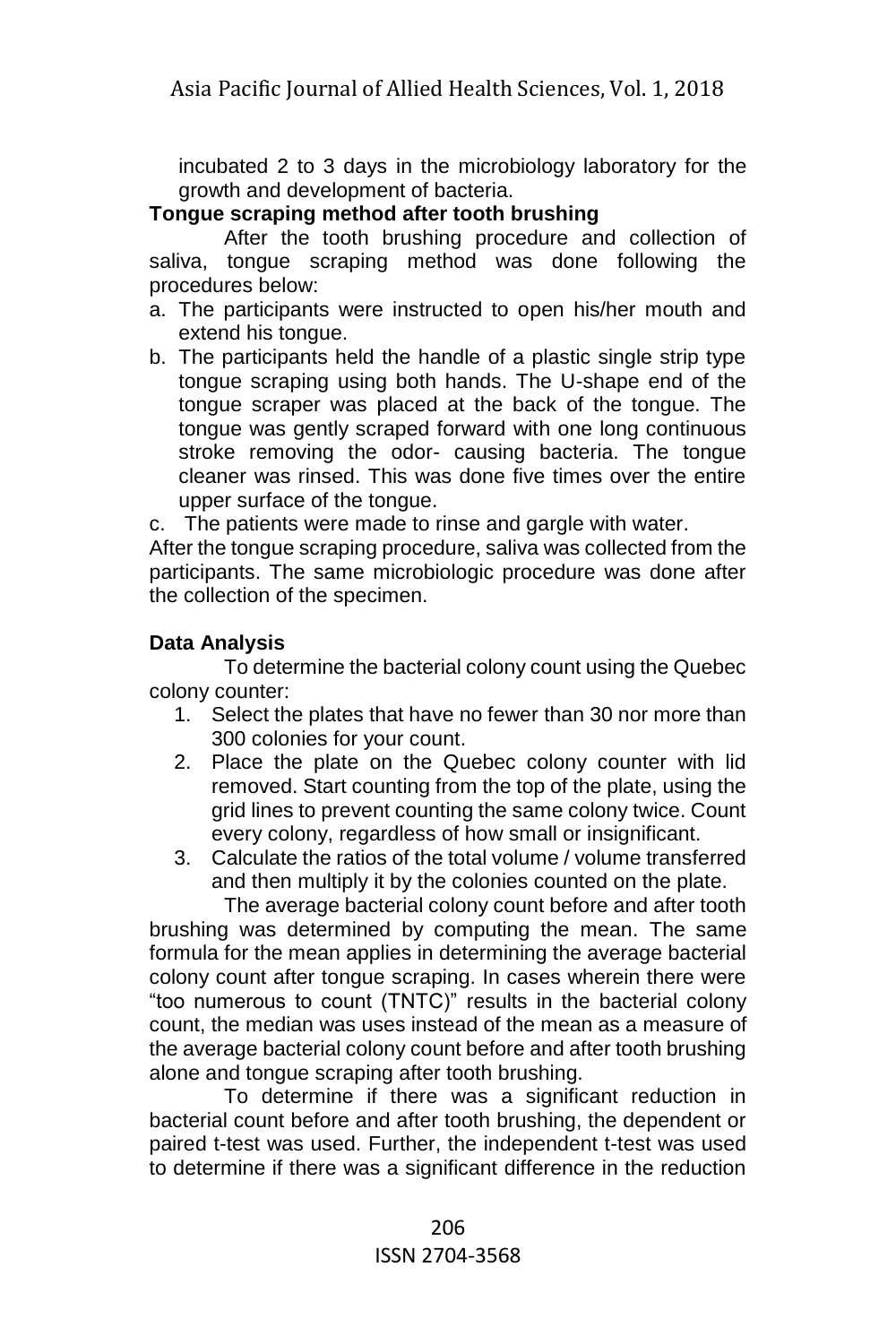of bacterial colony count between tooth brushing alone and tongue scraping after tooth brushing.

# **RESULTS AND DISCUSSION**

| Table 1. Percentage Distribution of the Respondents' Profile |    |        |  |
|--------------------------------------------------------------|----|--------|--|
| <b>Profile Variables</b>                                     | F  | %      |  |
| Age                                                          |    |        |  |
| 16 years old                                                 | 1  | 5.00   |  |
| 17 years old                                                 | 9  | 45.00  |  |
| 18 years old                                                 | 8  | 40.00  |  |
| 19 years old                                                 |    | 5.00   |  |
| 20 years old and above                                       |    | 5.00   |  |
| Gender                                                       |    |        |  |
| Male                                                         | 2  | 10.00  |  |
| Female                                                       | 18 | 90.00  |  |
| <b>Civil Status</b>                                          |    |        |  |
| Low income group                                             | 2  | 10.00  |  |
| Average income group                                         | 16 | 80.00  |  |
| High income group                                            | 2  | 10.00  |  |
| <b>Social History</b>                                        |    |        |  |
| Non Smoker                                                   | 20 | 100.00 |  |

# **Table 1. Percentage Distribution of the Respondents' Profile**

Table 1 presents the distribution of the respondents' profile. It was observed that most of the respondents are 17 years old with a frequency of 9 or 45.00 percent, followed by 18 years old with 40.00 percent. 17 and 18 year olds are considered as early adolescent people, as they just stepped into their first years as a college students which makes them more conscious of their personal hygiene as compared to fresh graduated from high school 16 year olds that often neglects oral hygiene. The 19 and above year old students are more focused on their careers and doesn't have much time to think about their oral hygiene. As to gender distribution, male was dominated by female since it obtained the highest frequency of 18 or 90 percent while male got only 10 percent. Women has the higher tendency to be highly conscious about their personal hygiene compared to men. They are the ones will do anything just to improve their personal hygiene.

As to civil status, majority of the respondents belongs to the average or middle group (80%) while two (2) or 10 percent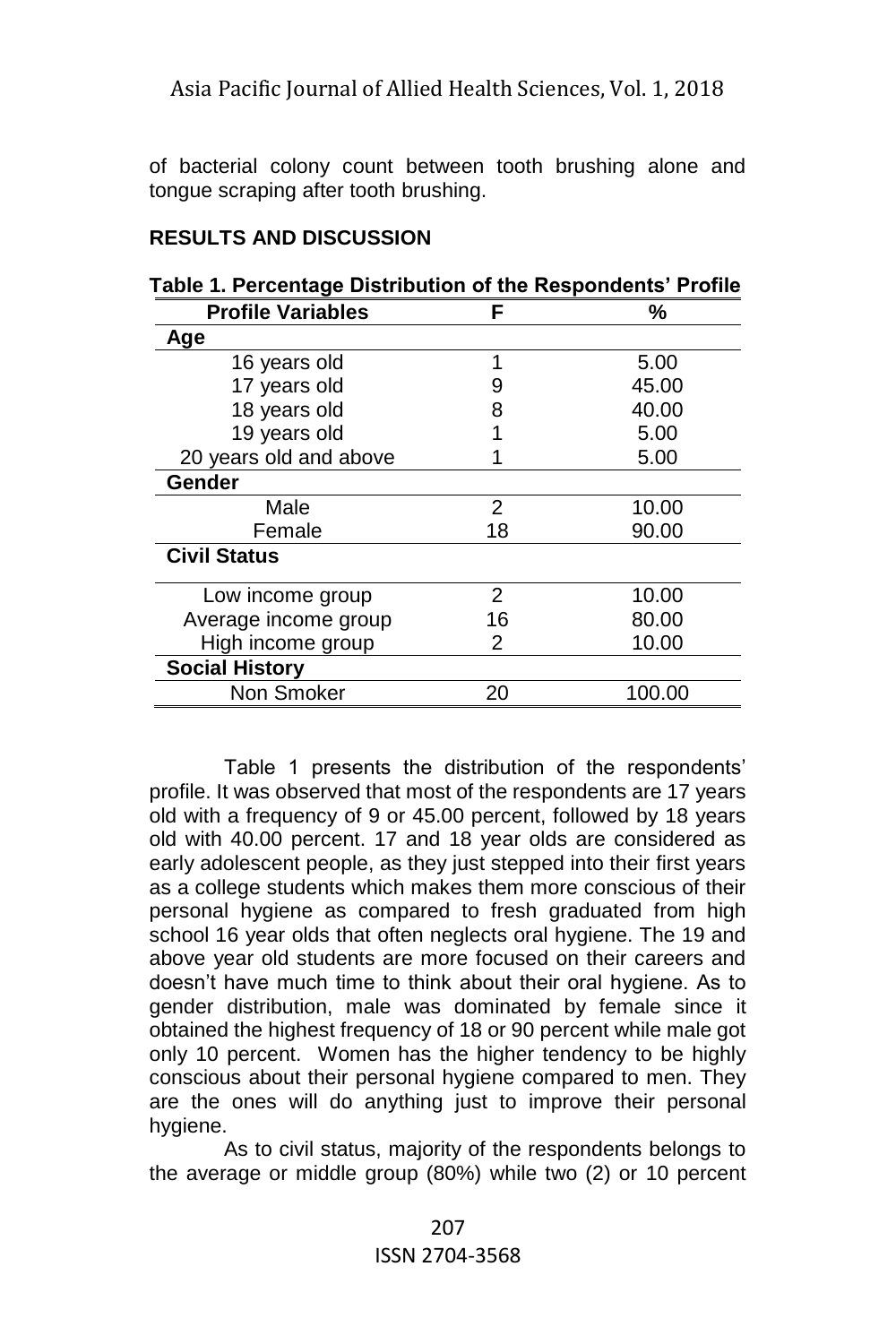were from lower and upper group. Average or middle income group are somewhat more mindful of their personal, specifically, oral hygiene as they are more conscious to their health than the lower group and want to join the higher group's standards so they have their mind set to be better than the lower income group and will find ways for the higher income group to accept them as to their personal hygiene.

| <b>Profile Variables</b>    | F              | Percentage (%) |  |  |
|-----------------------------|----------------|----------------|--|--|
| <b>Brand of toothpaste</b>  |                |                |  |  |
| Colgate                     | 15             | 75.00          |  |  |
| Close-up                    | 3              | 15.00          |  |  |
| Happy                       | 1              | 5.00           |  |  |
| Unique                      | 1              | 5.00           |  |  |
| Kind of toothbrush          |                |                |  |  |
| Soft bristle                | 20             | 100.00         |  |  |
| <b>Using mouthwash</b>      |                |                |  |  |
| Yes                         | 11             | 55.00          |  |  |
| No                          | 9              | 45.00          |  |  |
| Use of dental floss         |                |                |  |  |
| Yes                         | 14             | 0.70           |  |  |
| No                          | 6              | 0.30           |  |  |
| <b>Monthly Dental visit</b> |                |                |  |  |
| Yes                         | 6              | 70.00          |  |  |
| Nο                          | 14             | 30.00          |  |  |
| <b>Frequency of tooth</b>   |                |                |  |  |
| brushing                    |                |                |  |  |
| Twice a day                 | 11             | 55.00          |  |  |
| Thrice a day                | 7              | 35.00          |  |  |
| More than three times       | $\overline{2}$ | 10.00          |  |  |
| <b>Duration of Tooth</b>    |                |                |  |  |
| brushing                    |                |                |  |  |
| Less than a minute          | 1              | 5.00           |  |  |
| 1 minute                    | 3              | 15.00          |  |  |
| 2 minutes                   | 12             | 60.00          |  |  |
| More than 2 minutes         | 4              | 20.00          |  |  |

**Table 2. Percentage Distribution of the Respondents' Dental Profile**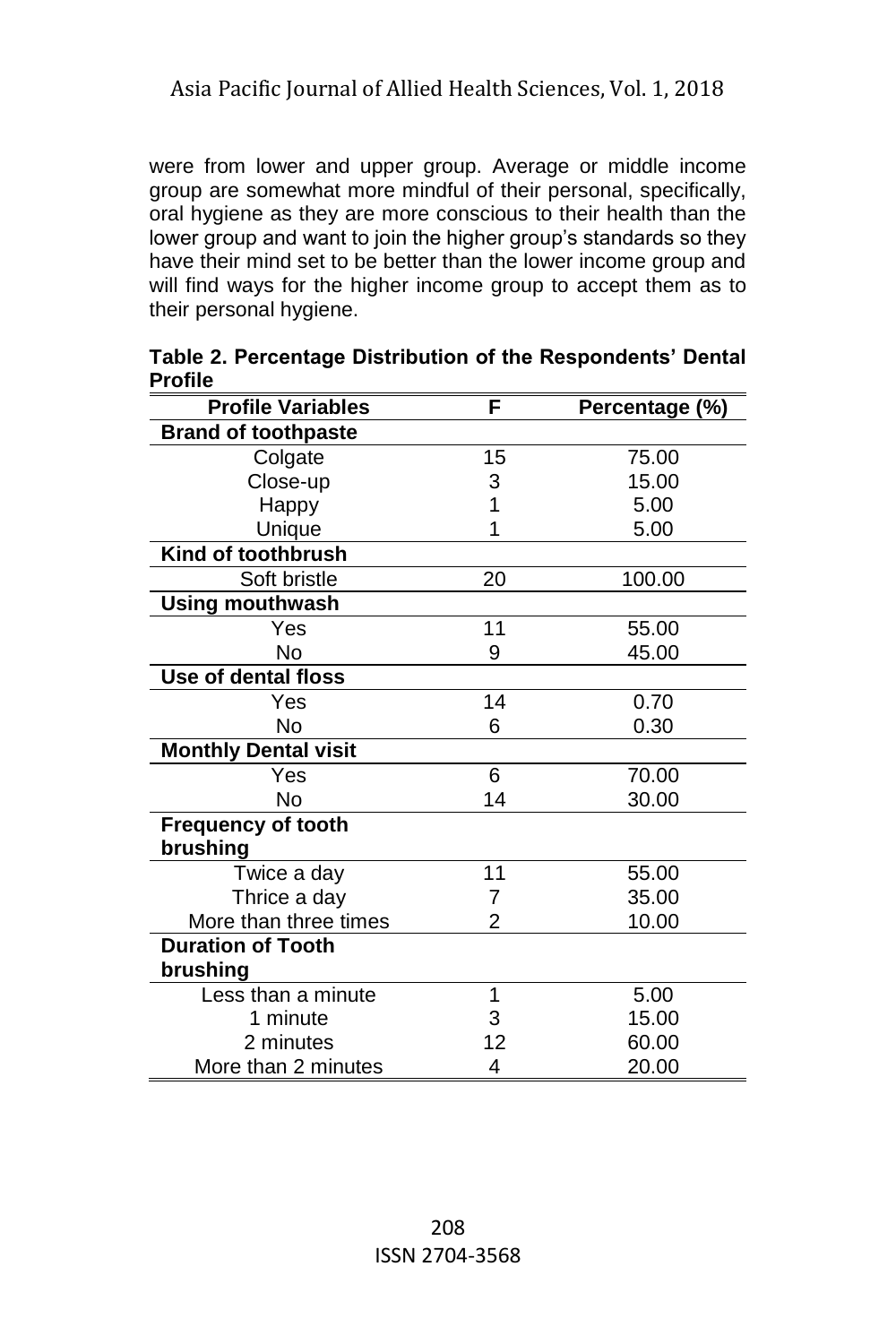| $50000$ and $700000000$<br>$\cdots$ |                |                |           |           |                           |
|-------------------------------------|----------------|----------------|-----------|-----------|---------------------------|
|                                     | <b>Minimum</b> | <b>Maximum</b> | Mean      | $\pm$ SEM | ±Std.<br><b>Deviation</b> |
| <b>Before</b><br>tooth<br>brushing  | 1,040,000      | 1,980,000      | 1,599,500 | 61,338    | 274.312                   |
| After tooth<br>brushing             | 420,000        | 850,000        | 620,500   | 26,432.4  | 118,209                   |
| After<br>Tongue<br>Scraping         | 180,000        | 560,000        | 300,500   | 28,437.1  | 127,175                   |

**Table 3. Descriptive Statistics on the Bacterial Colony Count before and After Tooth Brushing (N=20)**

As seen from the result, it was found out that there is a significant difference in the reduction of bacterial colony count between tooth brushing alone and tongue scraping after tooth brushing since the obtained p-value of 0.000 is less than 0.05 alpha level. Thus, the null hypothesis of no significant difference in the reduction of bacterial colony count between tooth brushing alone and tongue scraping after tooth brushing is rejected. It determines the average bacterial colony count before and after tooth brushing. It also aims to determine if there was a significant difference in the reduction of bacterial colony count between tooth brushing alone and tongue scraping after tooth brushing.

This only means that tongue scraping is effective in reducing bacteria. Because not all people have extra knowledge about tongue care. Some who are lucky enough to be explained by a proper dental hygienist are the ones who know about caring of the tongue. When people clean their mouth, they often forget about cleaning their tongue and not realizing that the tongue has much more bacteria than their teeth. If people often forget to clean their tongue, the bacteria that would stay on the tongue can lead to halitosis. The bacteria can release odorous gases which are possibly the causes of halitosis (Quirynen, et al. 2000).

As seen from the result of Table 4, it was found out that there is a significant difference in the reduction of bacterial colony count between tooth brushing alone and tongue scraping after tooth brushing since the obtained p-value of 0.000 is less than 0.05 alpha level. Thus, the null hypothesis of no significant difference in the reduction of bacterial colony count between tooth brushing alone and tongue scraping after tooth brushing is rejected.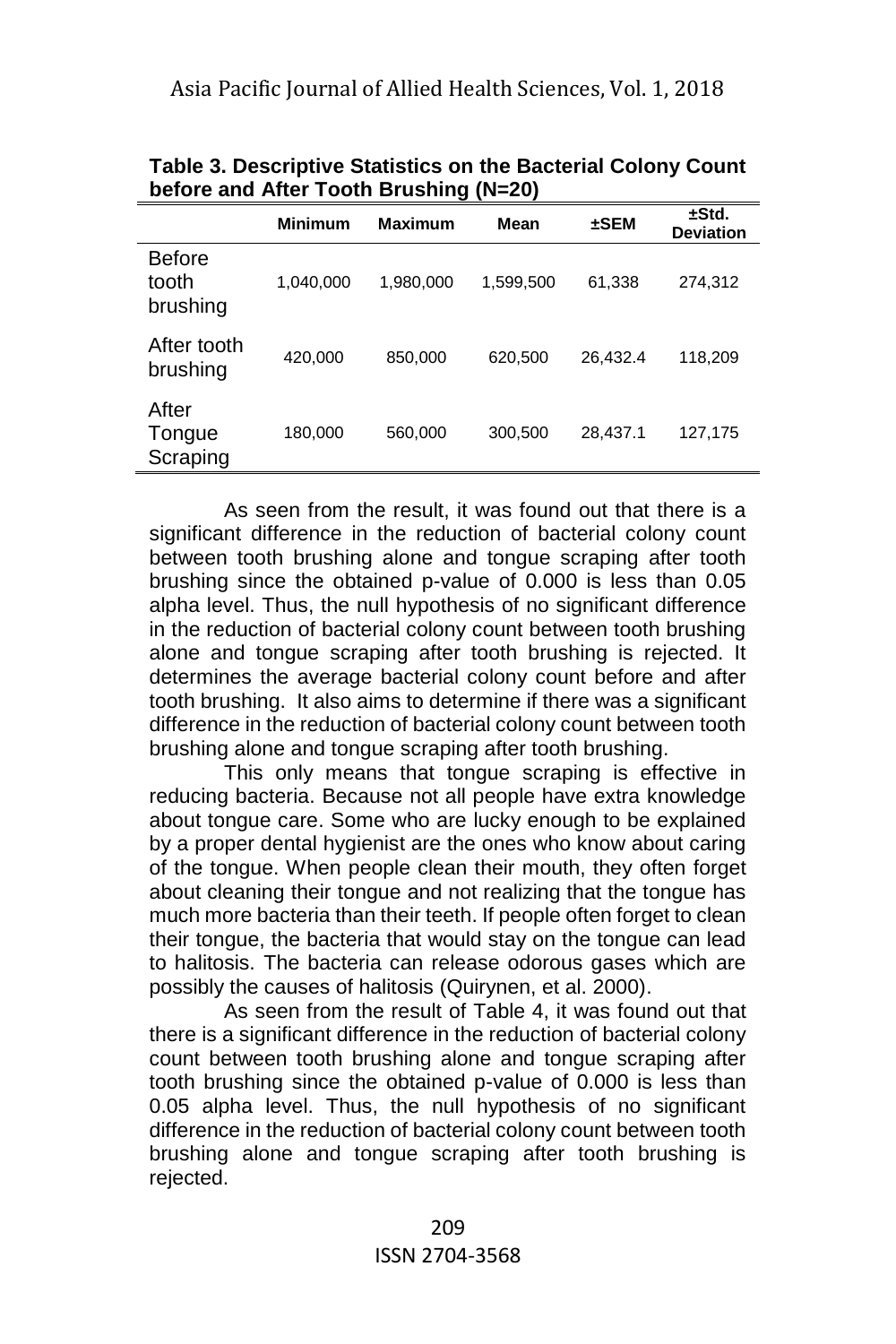| <b>After Tooth Brushing</b>                                   |  |  |  |  |
|---------------------------------------------------------------|--|--|--|--|
| <b>Count between Tooth Brushing Alone and Tongue Scraping</b> |  |  |  |  |
| Table 4. Difference in the Reduction of Bacterial Colony      |  |  |  |  |

|                                | Mean    | t-value | p-<br>value | Interpretation            |
|--------------------------------|---------|---------|-------------|---------------------------|
| After Tooth<br><b>Brushing</b> | 620,500 | 21.6    | 0.000       | <b>Highly Significant</b> |
| After Tongue<br>Scraping       | 300,500 |         |             |                           |

*Legend: Significant at p-value < 0.05*

This only means that tongue scraping is effective in reducing bacteria. Because not all people have extra knowledge about tongue care. Some who are lucky enough to be explained by a proper dental hygienist are the ones who know about caring of the tongue. When people clean their mouth, they often forget about cleaning their tongue and not realizing that the tongue has much more bacteria than their teeth. If people often forget to clean their tongue, the bacteria that would stay on the tongue can lead to halitosis. The bacteria can release odorous gases which are possibly the causes of halitosis.

| Sample # | Before tooth brushing | After tooth brushing | After Tongue |
|----------|-----------------------|----------------------|--------------|
|          |                       |                      | Scraping     |
| 1        | 1,880,000             | 520,000              | 240,000      |
| 2        | 1,720,000             | 680,000              | 230,000      |
| 3        | 1,830,000             | 640.000              | 250.000      |
| 4        | 1,740,000             | 620,000              | 220,000      |
| 5        | 1,930,000             | 780,000              | 500,000      |
| 6        | 1,270,000             | 650,000              | 400,000      |
| 7        | 1,360,000             | 680,000              | 340,000      |
| 8        | 1,790,000             | 720,000              | 520,000      |
| 10       | 1,980,000             | 720,000              | 380,000      |
| 11       | 1,870,000             | 820,000              | 560,000      |
| 12       | 1,620,000             | 540.000              | 250,000      |
| 13       | 1,520,000             | 530,000              | 250,000      |
| 14       | 1,470,000             | 850,000              | 490,000      |
| 15       | 1,270,000             | 590,000              | 200,000      |
| 16       | 1,040,000             | 470,000              | 190,000      |
| 17       | 1,090,000             | 500,000              | 210,000      |
| 18       | 1,540,000             | 530,000              | 210,000      |
| 19       | 1,670,000             | 620,000              | 200,000      |
| 20       | 1,720,000             | 530,000              | 190,000      |
| Average  | 1599500               | 620500               | 300500       |

**Table 5. Bacterial Colony of the Respondents'**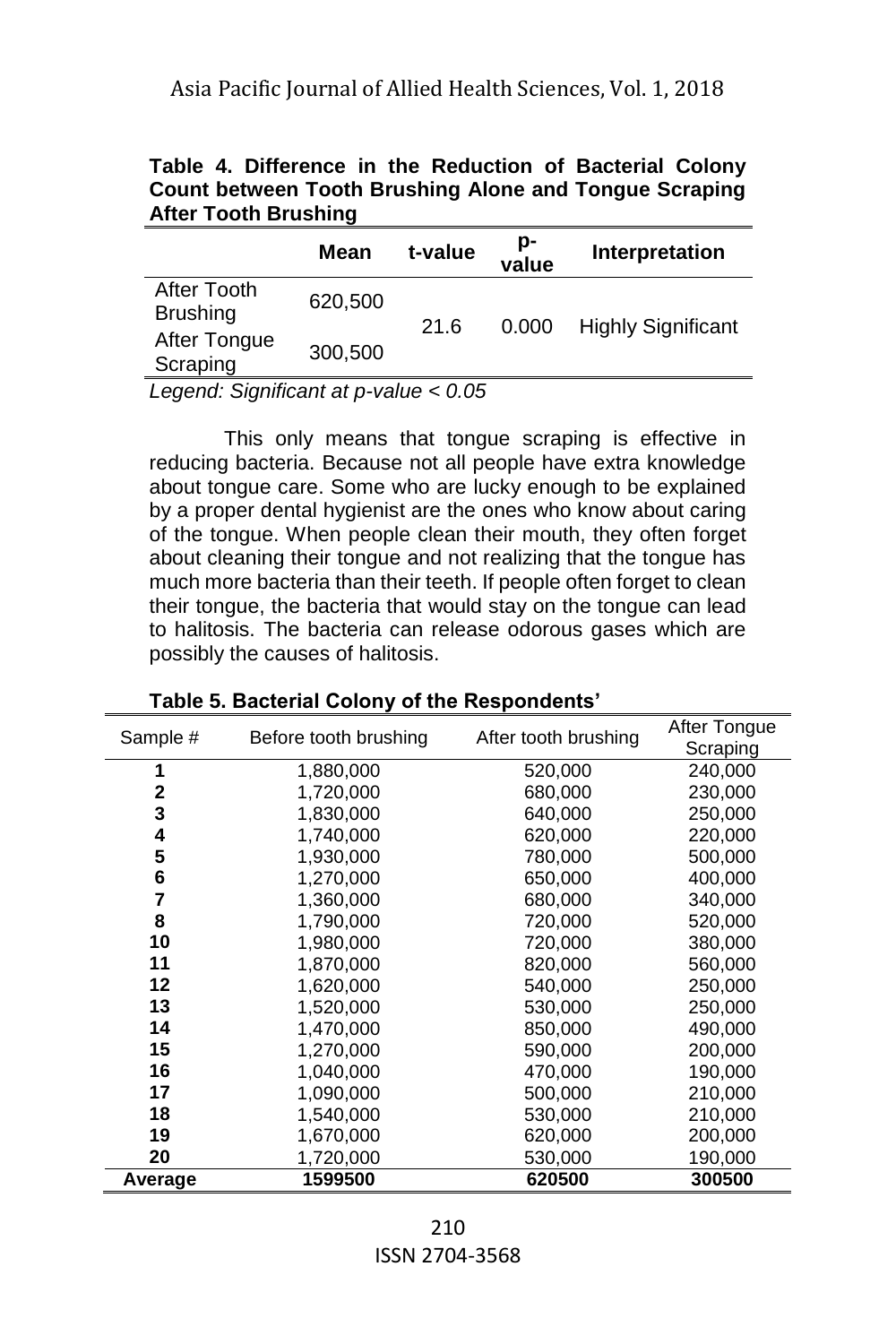As seen in Table 5, there was a significant difference from every respondent after using a tongue scraper rather than only using a toothbrush. It is possible that the remains of the bolus from the food we eat can still stay on the dorsum of the tongue even after tooth brushing. The tongue dorsum has a rough surface that snares miniscule food remains which could decay to form plaque. One of the major sites of bacteria in the oral cavity is on the tongue dorsum since it has the most complex bacterial niches in the human ecology (Christen,1978).

# **CONCLUSIONS**

It was observed that most of the respondents are 17 years old; female; in the average income group; and non-smoker. With regard to respondents' dental profile, it was noticed that most of them used Colgate as their brand of toothpaste; all of them preferred soft bristle toothbrushes than any other kind of toothbrush. Most of the respondents used mouth wash and dental floss and self-assured that they do not have the need to visit their dentists monthly. As to the frequency of tooth brushing, they brushed their teeth twice a day with a duration of two minutes.

There is a significant difference in the reduction of bacterial colony count between tooth brushing alone and tongue scraping after tooth brushing. Tongue scraping after tooth brushing significantly reduced the bacterial colony count in the oral cavity of Pre-dental students.

# **RECOMMENDATIONS**

The respondents are recommended to use tongue scraper after brushing their teeth. Tongue scraping suggests a proper way to have a quality dental health care, to prevent oral disease including Halitosis and systemic disorder due to poor oral hygiene. The Lyceum Supreme Student Council may consider to give a free Tongue Scraper as part of their School Program. The College of Dentistry may conduct a program that may help in oral hygiene practice to promote an oral health quality of life of a student. The college may conduct during Dental Awareness Week that the Department may invite a speaker about Tongue Scraper. Researchers highly recommend that tongue scraping are effective in imparting oral health knowledge and establishing good oral hygiene habits. With these positive findings, it is recommended that similar programs be supported and implemented with a larger sample size to determine the long-term effect of tongue scraping after tooth brushing and to improve the poor oral health situation.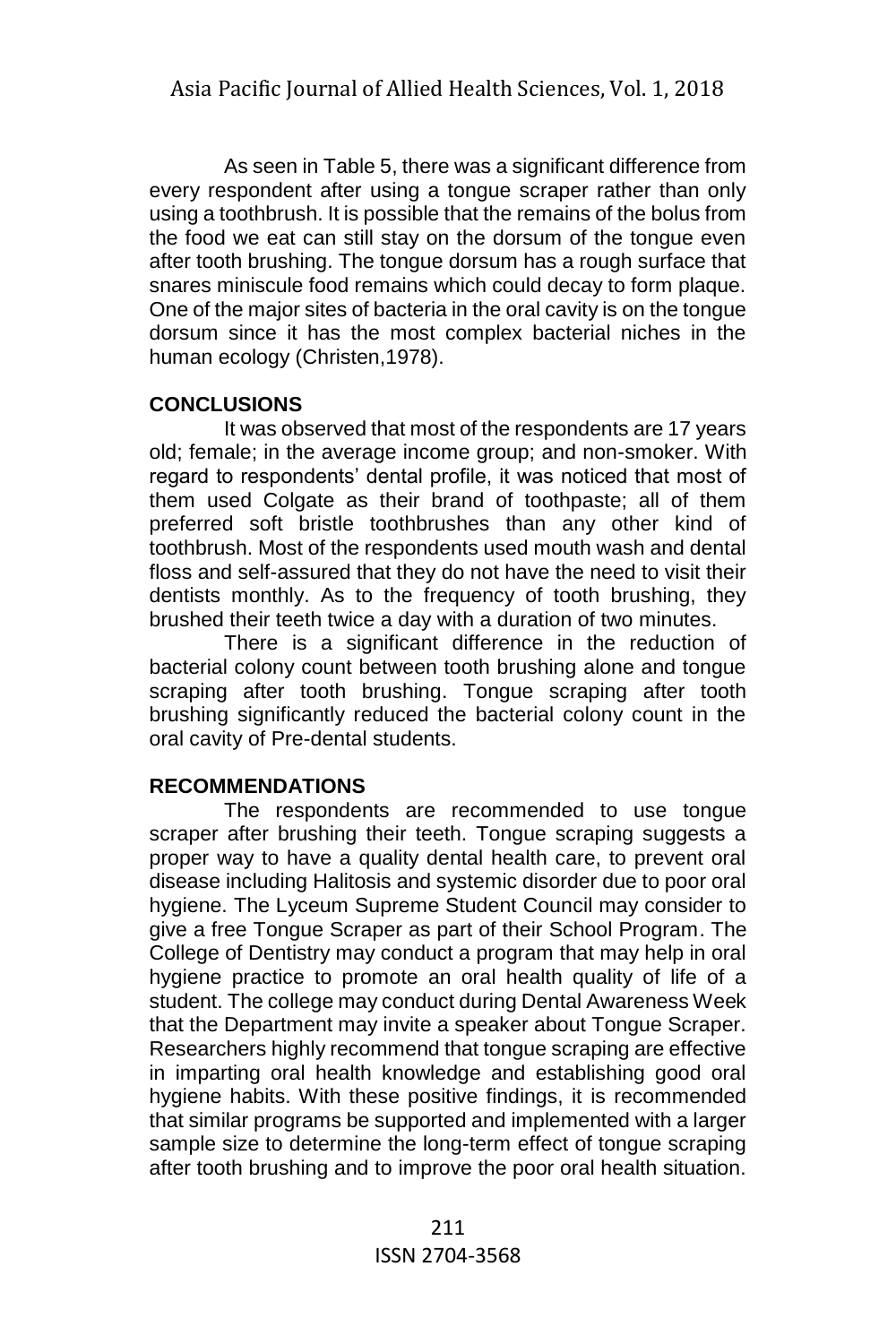Future researchers to conduct more in depth studies of which can further investigate the following: which will identify the bacteria present after tooth brushing and the types of bacteria when using Tongue Scraper; about the toothbrush with tongue cleaner at the back; and best design of tongue scraper should be used.

# **REFERENCES**

- Bordas, A., McNab, R., Staples, A. M., Bowman, J., Kanapka, J., & Bosma, M. P. (2008). Impact of different tongue cleaning methods on the bacterial load of the tongue dorsum. *Archives of oral biology*, *53*, S13-S18.
- Christen, A. G., & Swanson Jr, B. Z. (1978). Oral hygiene: a history of tongue scraping and brushing. *The Journal of the American Dental Association*, *96*(2), 215-219.
- Danser, M. M., Gómez, S. M., & Van der Weijden, G. A. (2003). Tongue coating and tongue brushing: a literature review. *International journal of dental hygiene*, *1*(3), 151-158.
- Fankhauser, D. B. (2015). Pour plate technique for bacterial enumeration. *Retrieved March*.
- Frandsen and later Brothwell et al. [https://www.cdha.ca/pdfs/Profession/Resources/tooth\\_brushi](https://www.cdha.ca/pdfs/Profession/Resources/tooth_brushing_paper_reprint.pdf) ng paper reprint.pdf
- Frazelle, M. R., & Munro, C. L. (2012). Toothbrush contamination: a review of the literature. *Nursing research and practice*, *2012*.
- Isong, I. A., Zuckerman, K. E., Rao, S. R., Kuhlthau, K. A., Winickoff, J. P., & Perrin, J. M. (2010). Association between parents' and children's use of oral health services. *Pediatrics*, *125*(3), 502.
- Lamanna, C., & Mallette, F. (1953). Basic bacteriology: and its biological and chemical background. Williams and Wilkins Company, Baltimore, MD.
- Microbiology in Schools Advisory Committee; *Basic practical microbiology' © Society for General Microbiology*.October 2011
- Moore, V. (1912). Principles of microbiology. Carpenter and Company, Ithaca, NY.
- Peterson, D. Tongue Cleaning; Dec 2001 [http://www.dentalgentlecare.com/tongue\\_scrapping.htm](http://www.dentalgentlecare.com/tongue_scrapping.htm)
- Sousa, A. M., Machado, I., Nicolau, A., & Pereira, M. O. (2013). Improvements on colony morphology identification towards bacterial profiling. *Journal of microbiological methods*, *95*(3), 327-335.